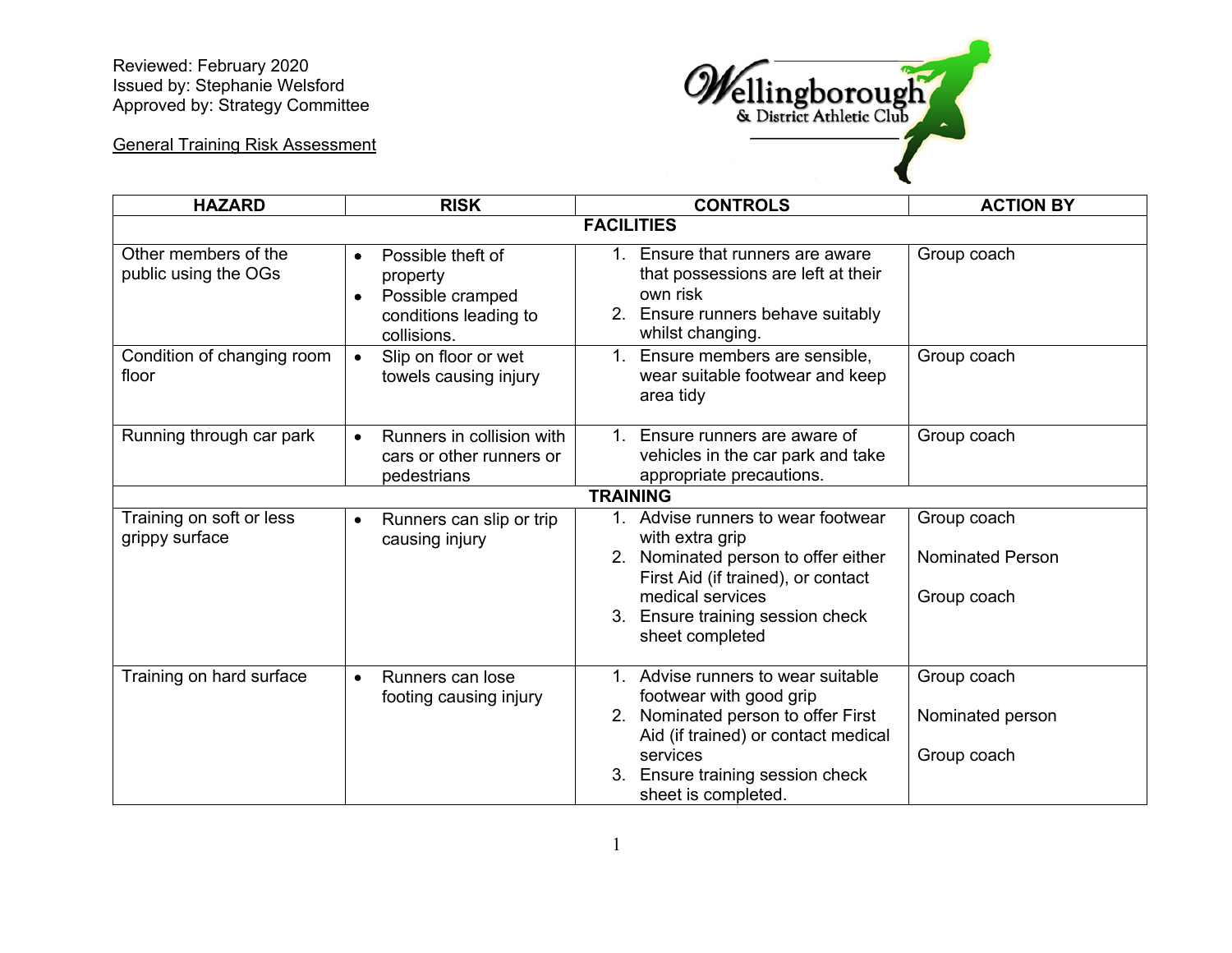Reviewed: February 2020 Issued by: Stephanie Welsford Approved by: Strategy Committee

## General Training Risk Assessment



| Running in a pack                         | Collisions with fellow<br>$\bullet$<br>runners                                                 | 1. Ensure runners are aware of<br>other participants<br>2. Ensure runners call for any<br>hazards in the path of the group<br>e.g. 'kerb', 'bin' etc.                                                                                                                                                                                | Group coach<br>Group coach                          |
|-------------------------------------------|------------------------------------------------------------------------------------------------|--------------------------------------------------------------------------------------------------------------------------------------------------------------------------------------------------------------------------------------------------------------------------------------------------------------------------------------|-----------------------------------------------------|
| Running on pavements or<br>roads          | Running into obstacles<br>$\bullet$<br>on pavement or road,<br>may cause injury                | Ensure runners are aware on<br>$1_{-}$<br>route of obstacles that are coming<br>up<br>2. Nominated person to offer First<br>Aid (if trained), or contact medical<br>services                                                                                                                                                         | Group coach<br>Nominated person                     |
| Extreme weather conditions                | Heat stroke<br>Fainting<br>$\bullet$<br>Hyperthermia<br>$\bullet$<br>Slips on wet surface<br>٠ | Ensure runners are advised of the<br>$1_{-}$<br>correct clothing to be worn for<br>each type of weather condition<br>2. Cancel training if weather<br>conditions become extreme<br>Nominated person to offer First<br>3.<br>Aid (if trained) or contact<br>emergency services.                                                       | Group coach<br>Club Chairperson<br>Nominated person |
| Unfit / recovering from injury<br>members | Injury to runner<br>$\bullet$<br>Group loses runner that<br>$\bullet$<br>is too slow           | Ensure runners are in correct<br>$1_{-}$<br>group, move down a group if<br>recovering from injury, or not run<br>for a while, until fit again<br>Those recovering from injury, do<br>2.<br>not push them too hard<br>3. Runners loop back for those at<br>the back at regular intervals<br>4. Coaches to carry mobile<br>telephones. | Group coach<br>Group coach/ Runner                  |